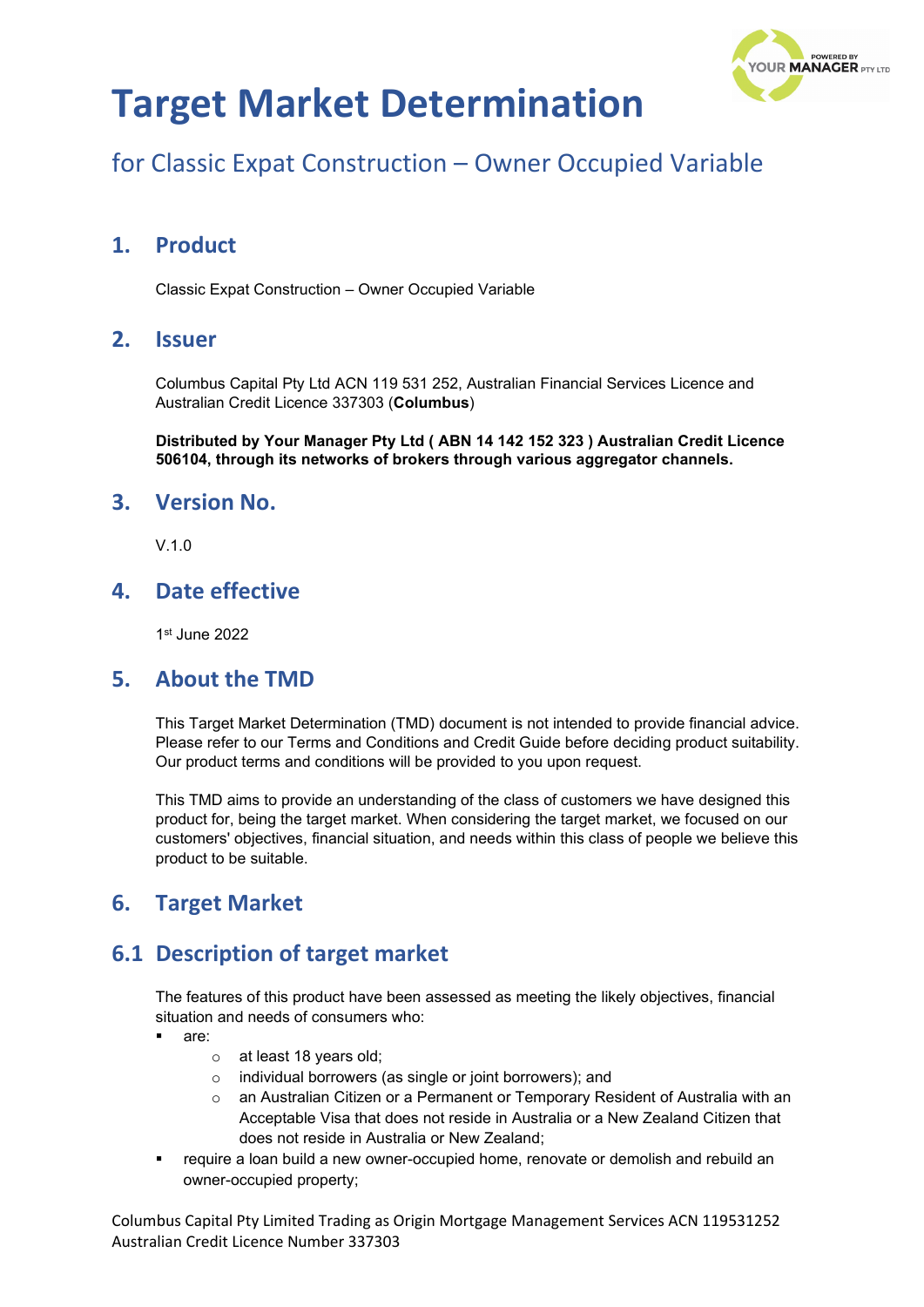

## for Classic Expat Construction – Owner Occupied Variable

- Interest Only option available during construction phase (max 12 months) reverting to Principal & Interest.
- require an offset account;
- require the flexibility of a variable interest rate;
- require the ability to make additional extra repayments without penalty; and
- want the option of either principal and interest or interest only repayments.
- satisfy our eligibility criteria;

Although variable interest rates fluctuate, the product meets the likely objectives, financial situation and needs of consumers in the target market because it allows them to deposit funds into an offset account and/or make additional payments directly into the loan to reduce the amount of interest payable whilst maintaining the ability to draw on surplus funds when required. This product also allows consumers to select interest only or principal and interest repayments in order to reduce their overall debt and build equity.

## **6.2 Classes of consumers for who the product may not be suitable**

This product may not be suitable for consumers who:

- do not meet the eligibility requirements;
- are seeking the certainty of fixed repayments over the term of the loan;
- are looking to purchase or refinance an investment property;
- are looking to purchase or refinance an existing residential owner occupied property; or
- require the ability to provide alternative methods of income verification.

### **6.3 Description of the Product, including key attributes**

- Variable interest rate;
- Repayment options:
	- o principle and interest; or
	- o interest only
- Redraw available
- Minimum loan size: \$50,000
- Maximum Loan Size: \$2,000,000 (subject to LVR and postcode policy)
- Maximum LVR: 75%
- Offset facility available
- Application fee is payable
- Settlement fee is payable
- Valuation fee is payable
- Ongoing fee is payable

## **7. Distribution Conditions/ Restrictions**

The following distribution channels and conditions have been assessed as being appropriate to direct the distribution of the product to the target market:

- **Direct** 
	- **Online**

Columbus Capital Pty Limited Trading as Origin Mortgage Management Services ACN 119531252 Australian Credit Licence Number 337303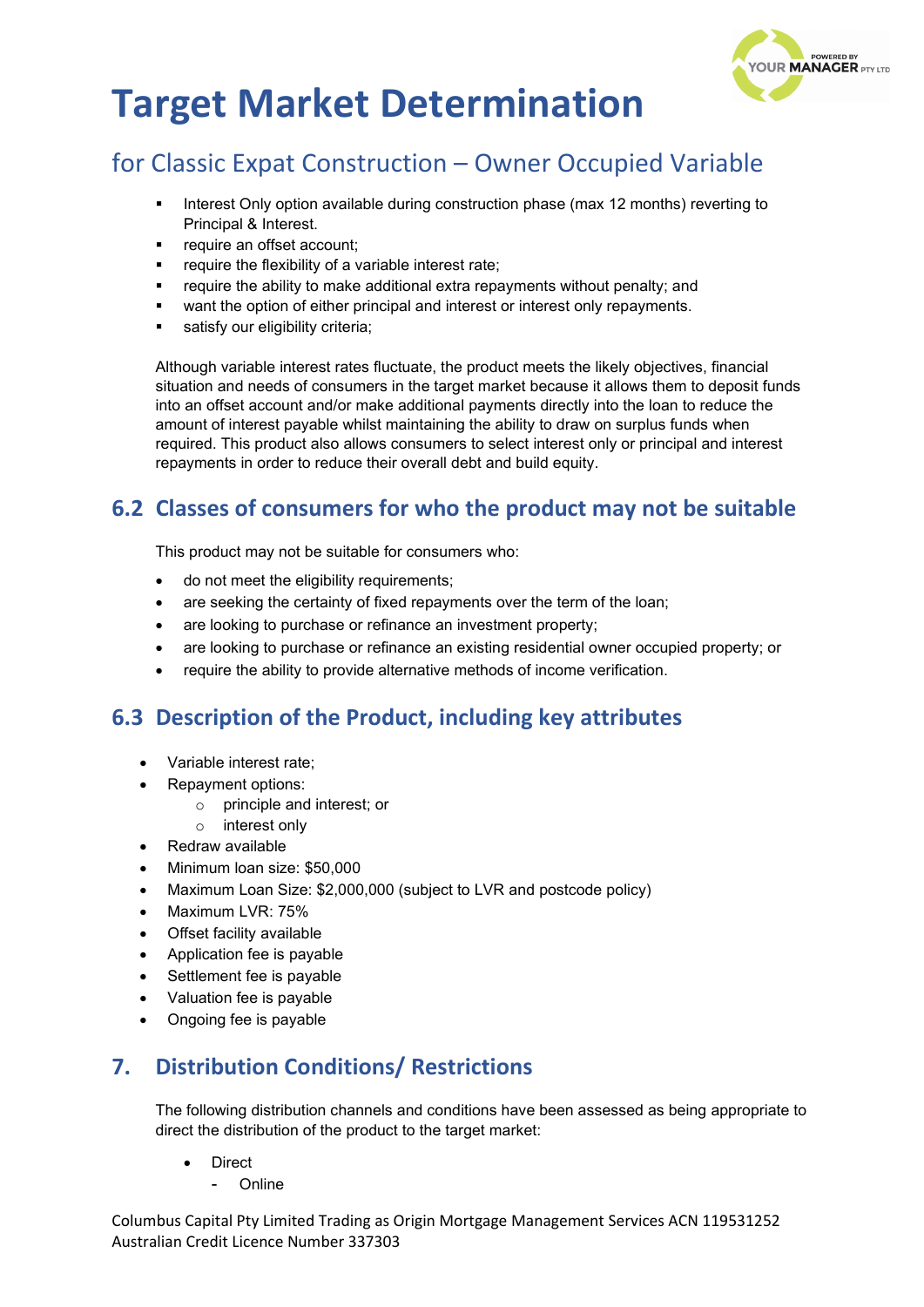

## for Classic Expat Construction – Owner Occupied Variable

- By phone
- In person (e.g. branch, agency, or premises visit)
- Third party Accredited mortgage brokers subject to Best Interests Duty (BID)

The distribution channels and conditions are appropriate because:

- the product has a wide target market;
- our staff have the necessary training, knowledge and accreditation (if required) to assess whether the consumer is within the target market. All of our staff must continually satisfy annual compliance reviews.
- we rely on existing distributors, methods, controls and supervision already in place;
- our approval system has checks and controls in place to flag applicants who may be outside the target market; and
- accredited mortgage brokers are subject to a higher duty under BID to ensure that the product is in the best interests of the particular consumer.

#### **8. TMD Reviews**

We will review this TMD as follows:

| Initial review  | Within 12 months of the date of this TMD                                                                                                                                                                                                                                                                                                                                                                                                                                                                                                                                                   |
|-----------------|--------------------------------------------------------------------------------------------------------------------------------------------------------------------------------------------------------------------------------------------------------------------------------------------------------------------------------------------------------------------------------------------------------------------------------------------------------------------------------------------------------------------------------------------------------------------------------------------|
| Periodic review | Each year on the anniversary of this TMD.                                                                                                                                                                                                                                                                                                                                                                                                                                                                                                                                                  |
| Review triggers | Specific events will prompt Columbus to review this TMD, which<br>includes:<br>A significant dealing of the product to consumers outside the<br>target market occurs;<br>A significant number of complaints are received from<br>customers in relation to the product;<br>A significant number of defaults occur;<br>A significant breach has occurred in connection with the<br>issuing and distribution of this product; and<br>A significant number of late repayments are being recorded;<br>A material change is made to this product.<br>Unexpected early stage arrears are detected |

If a review trigger occurs, we will complete a review of the TMD within ten business days. Meanwhile, we will cease to offer this product to our customers until our TMD review concludes and any necessary changes to the product or TMD, including distribution methods, are made.